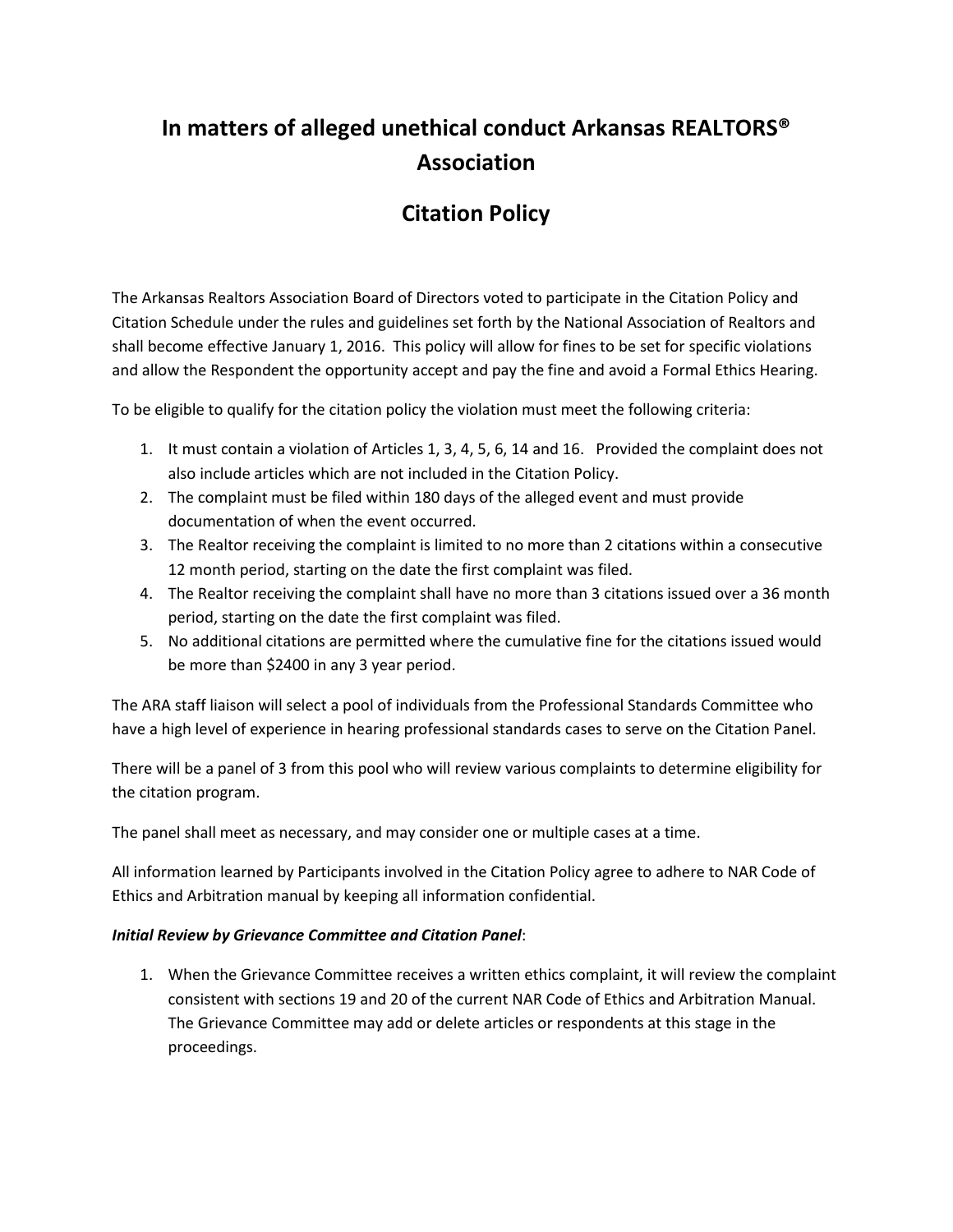- 2. If the Grievance Committee determines that the complaint should be forwarded for a hearing, the Grievance committee will first forward the complaint to the Associations Citation Panel to determine if it is a citable offense.
- 3. If the complaint includes only allegations of violations included in the Citation Schedule, the Citation Panel will issue a citation consistent with the Citation Schedule listed below.
- 4. In the event the members of the Panel determine the conduct described in the complaint is sufficiently egregious to warrant a hearing rather than a citation, the complaint shall be referred to the Professional Standards Committee for a hearing consistent with the policies and procedures set forth in the Code of Ethics and Arbitration Manual for ethics hearings.

## *Issuance of Citations*

Citations will be given to Respondent. A copy of the citation will also be sent to the Realtor principal of the respondent's office. If the respondent changes firms before or after the complaint is filed but before the citation is issued, both the former and current Realtor principal will receive a copy of the citation.

(Notice is deemed given, served, or filed when handed to a party, mailed to a party, or sent to a party via email.)

Staff will prepare a written summery of the complaint that will be included with the citation to give to the respondent sufficient information to understand the basis of the citation.

A copy of this Citation Policy shall be included in the packet so that the Respondent understands his options and obligations regarding the Citation Policy adopted by the ARA.

# *Options of the Respondent*

The respondent will have 15 days from the transmission of the citation to elect to accept the citation and timely abide by the sanctions outlined in the citation or to request a full hearing on the complaint.

- 1. If the Respondent accepts the citation, or does not request a hearing within the 15 days of transmission, this shall be deemed to be a final resolution of the complaint, which shall not be appealable or subject to any further review.
- 2. If the respondent accepts the citation, payment must be received by the association no later than 15 days after the date of acceptance or time period to request a hearing has elapsed.
- 3. The case will be deemed to be closed upon receipt of payment, and notice will be provided to the complainant that a citation has been issued and paid. The notice will include the amount paid as well as any additional education that was required by the Citation Panel. It will not include any information regarding multiple offenses as that information is deemed confidential.

# *Failure to pay the citation within 15 days after the acceptance or after the time period to request a hearing has expired will result in the automatic suspension of membership until the citation has been paid.*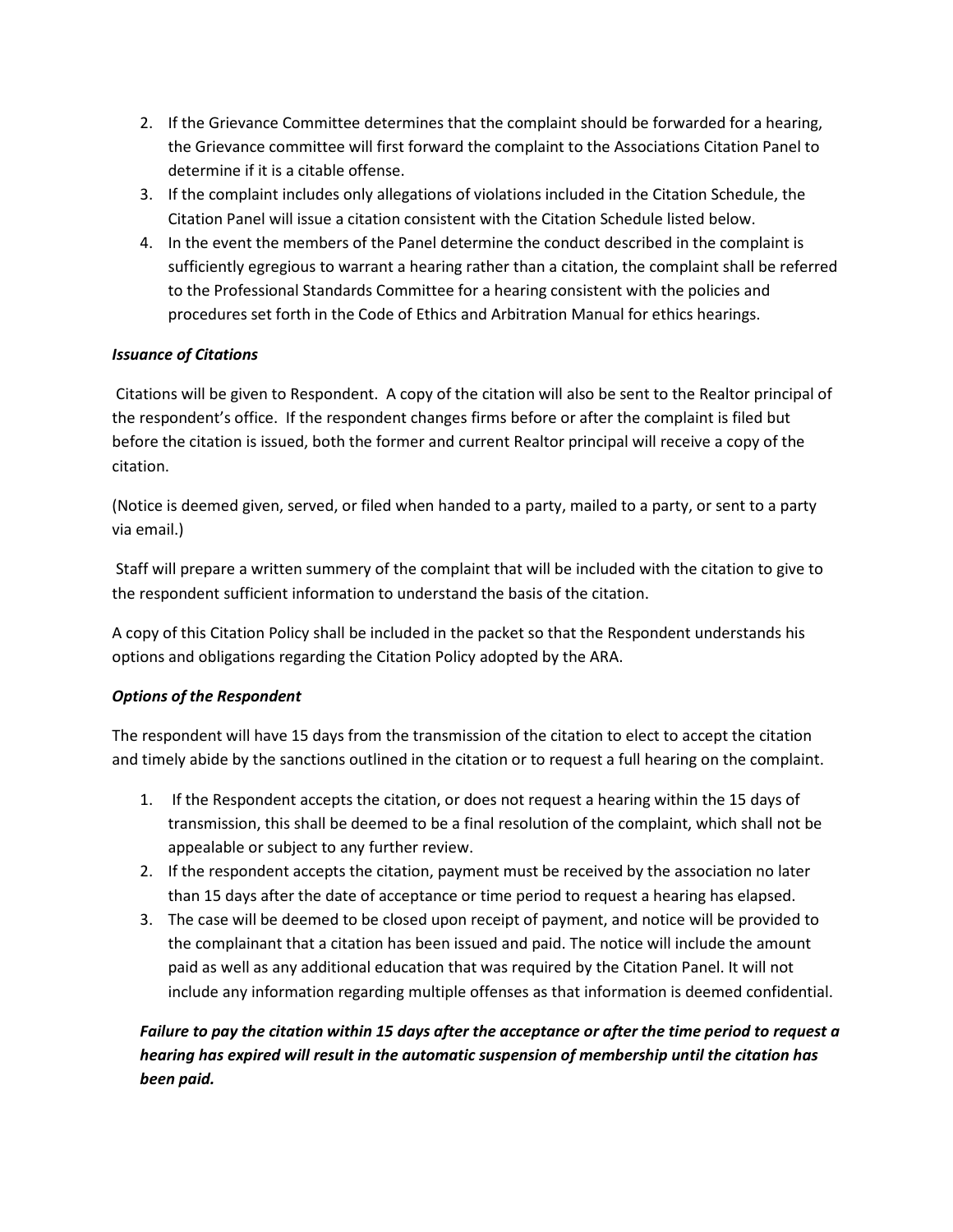If the respondent requests a hearing within the time specified, the complaint shall be referred for a hearing. The complainant who initially filed the complaint shall be given the option to proceed as the complainant for the purposes of the hearing, and will be afforded all due process rights provided for in the Code of Ethics and Arbitration Manual. Should the complainant be a member of the public who refuses or is unable to participate in the hearing, or should the complainant be a Realtor member who refuses or is unable to participate in the hearing, the provisions of Section 21(f)(3) in the Nar Code of Ethics and Arbitration Manual shall apply.

#### *Citation Schedule*

The fine will be the same whether one article has been cited or whether several Articles (under the citation program) have been cited on the complaint (i.e., there will be no increase in fine because more than one article has been cited.

First offense-\$400

Second Offense- \$800

Third Offense-\$1200

### *Panel Members have at their discretion to also require that:*

Respondent complete additional education along with the citation with the following requirements and the contract of the contract of the contract of the contract of the contract of the contract of the contract of the contract of the contract of the contract of the contract of the contract of the contract Agency class etc...) and shall be completed within \_\_\_\_\_\_\_ days of the citation. Failure to complete education requirement within the allotted time will result in the automatic suspension of membership privileges.

### *Limitations of the Citation Policy (Verbatim NAR)*

- 1. The fact that a respondent has previously been issued a citation for any violation-whether it was or not paid-shall not be admissible in any ethics or arbitration hearing, including a hearing to consider a complaint where the respondent rejected a citation and requested a hearing. A hearing panel may consider citations previously issued to the respondent for the purpose of determining appropriate discipline as provided in section 3 below.
- 2. Citations will not be considered in any publication of violations should such rules be adopted by the association.
- 3. Where a hearing panel finds a violation of the Code of Ethics after a hearing, it may consider past citations in determining an appropriate sanction only if the citation was issued for failure to disclose a dual or variable rate commission under Standard of Practice 3-4, that citation could